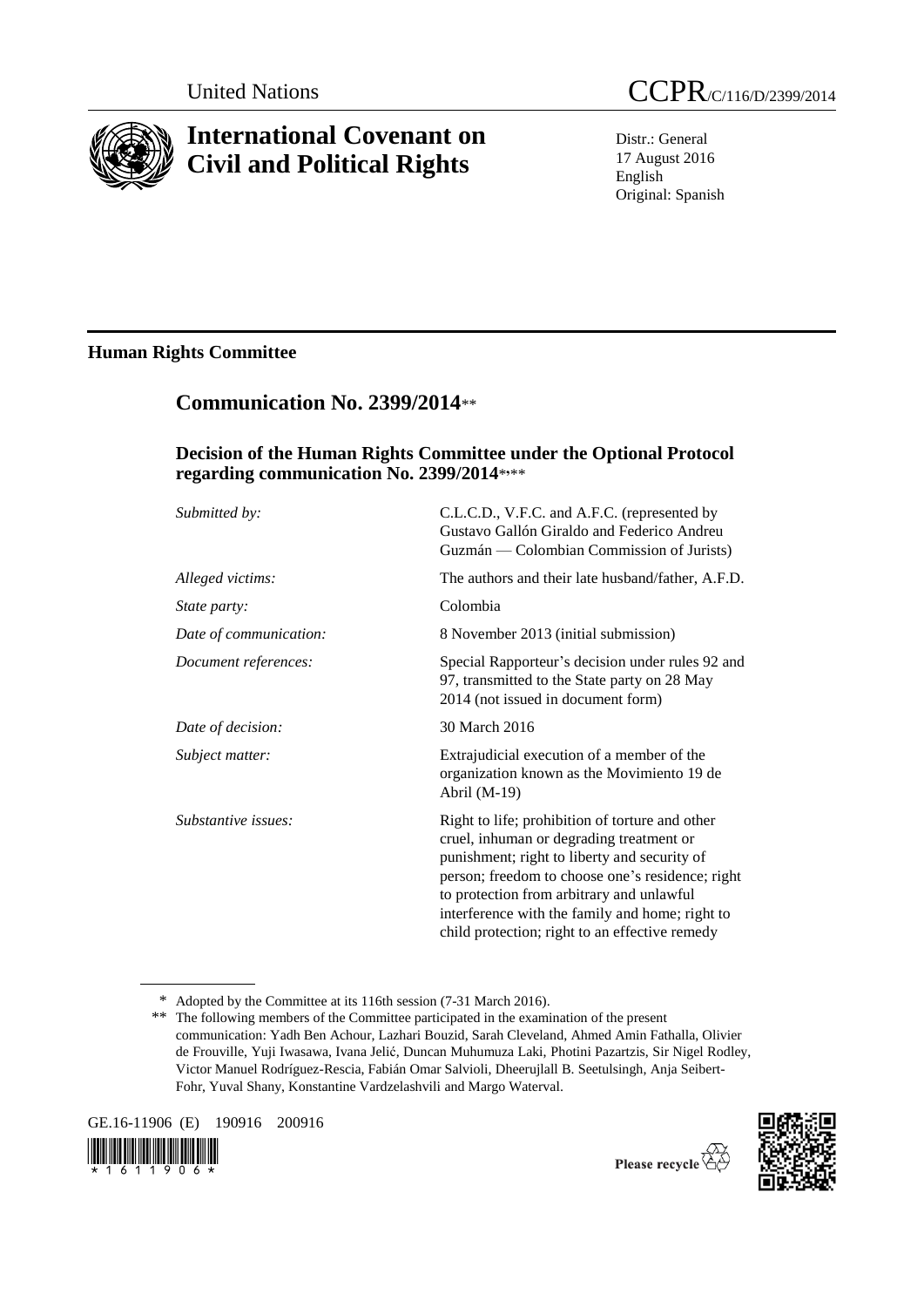| <i>Procedural issues:</i>         | Exhaustion of domestic remedies; abuse of the<br>right of submission of communications |
|-----------------------------------|----------------------------------------------------------------------------------------|
| Articles of the Covenant:         | Articles 2 (3), 6 (1), 7, 9 (1), 12 (1), 17 and 24                                     |
| Articles of the Optional Protocol | Articles $3, 5(2)(b)$                                                                  |

1.1 The authors of the communication are C.L.C.D., of Colombian and Spanish nationality, born on 21 February 1947; V.F.C., of Colombian nationality, born on 28 August 1976; and A.F.C., of Colombian and French nationality, born on 25 June 1978. They are submitting the communication on their own behalf and on behalf of A.F.D. (the husband of C.L.C.D. and father of V.F.C. and A.F.C.), also of Colombian nationality, born on 24 July 1946. The authors claim that the State party violated the rights of A.F.D. under article 6 (1) of the International Covenant on Civil and Political Rights; the authors' rights under articles 7, 9 (1), 12 (1), 17 and 2 (3) of the Covenant; and the rights of V.F.C. and A.F.C. under article 24 of the Covenant.<sup>1</sup> The authors are represented by counsel.

1.2 On 25 August 2015, the Committee, acting through its Special Rapporteur on new communications and interim measures, decided to examine the admissibility of the communication separately from the merits, in accordance with rule 97 of the Committee's rules of procedure.

#### **The facts as submitted by the authors**

2.1 A.F.D. was among the founders of the Movimiento 19 de Abril (M-19), in which he held various leadership positions. The authors claim that hundreds of persons suspected of being M-19 members or sympathizers were persecuted and arrested by the military; that, in this context, on 27 October 1979, A.F.D. was arrested in Bogotá and tortured by members of the army for several days; and that he was subsequently brought before a military court and tried by a summary court martial.

2.2 Given that the authorities were arresting relatives of M-19 members, C.L.C.D. was forced to change the identity of her daughters V.F.C. and A.F.C. — who were minors at the time — in order to protect them and ensure their security and physical safety. Both daughters were registered as having been born in Cali and as being the daughters of W.F., the brother of A.F.D. The authors claim that, in the light of their family member's arrest and trial, they were obliged to leave Colombia to protect their lives and ensure their physical safety and thus fled to Panama.

2.3 In June 1982, A.F.D. was sentenced to 26 years' imprisonment. However, in December of that year, the High Court of Bogotá granted him amnesty under Act No. 35 of 19 November 1982, by which an amnesty was decreed and provisions issued aimed at reestablishing and preserving peace.

2.4 In 1985, the authors returned to the State party. They were subjected to constant monitoring and telephone tapping, so they left Colombia again in December 1985, in fear for their lives.

2.5 In 1986, A.F.D., together with other members of M-19, made contact with the authorities in order to seek a new peace agreement. As a result of these contacts, several M-19 leaders were captured and executed. On 13 March 1986, A.F.D. was at the apartment of R.R.P., a well-known composer, in the centre of Bogotá. The authors claim that, according to eyewitness accounts, members of the Special Operations Group of the national police force burst into the house, shot A.F.D. and then shot the wife of R.R.P., killing both of

<sup>&</sup>lt;sup>1</sup> The Optional Protocol entered into force for the State party on 23 March 1976.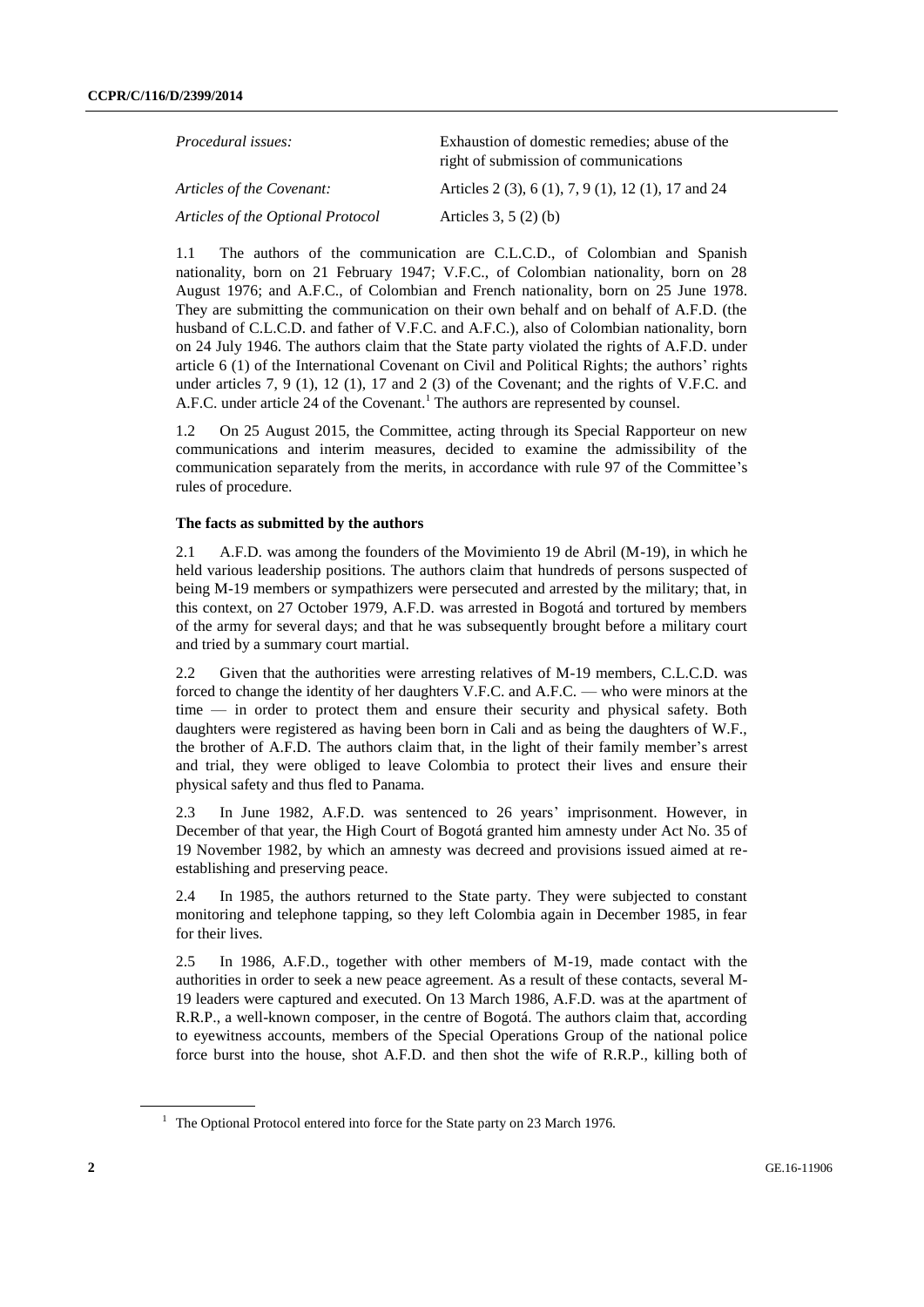them. In the light of these facts and the fear of being persecuted by the authorities, the authors decided not to return to Colombia and took up residence in Mexico.

2.6 Criminal Court No. 75 opened a preliminary inquiry. The authors argue that the investigations carried out by Criminal Court No. 75, including the testimony that was gathered, the inspection of the crime scene, the at-the-scene examinations of the corpses and the forensic evidence, indicate that A.F.D. and the wife of R.R.P. were extrajudicially executed by the members of the Special Operations Group; that the objective of the operation had never been to arrest A.F.D., but instead to kill him; and that members of the police and the army should thus be held responsible for his death.

2.7 Meanwhile, on 15 March 1986, the Military Criminal Court (Court No. 78) opened a preliminary inquiry into the same events.

2.8 In addition, on 22 May 1986, R.R.P. lodged a complaint with the President of the Republic concerning the death of his wife. On 8 July 1986, the Office of the Specialized Counsel for the National Police within the Office of the Counsel General of the Nation opened a preliminary investigation, which was followed by a disciplinary inquiry into alleged wrongdoing involving the use of violence resulting in the loss of the life of the wife of R.R.P. as a result of actions which also led to the death of the authors' family member. The Directorate General of the National Police, for its part, initiated a procedure known as an "internal disciplinary investigation" into the same events. On 21 July 1986, however, the case was closed, as it had been determined that the operation had been carried out in accordance with the laws and regulations governing the police. On 29 December 1986, the Office of the Specialized Counsel for the National Police decided to close the disciplinary inquiry pursuant to the decision to close the internal disciplinary proceedings conducted by the national police, invoking the *non bis in idem* principle.

2.9 On 4 March 1987, the Military Court closed its investigation. On 24 March 1987, the Brigadier General, commander of the Bogotá Metropolitan Police Department, acting as a judge of first instance, rendered a judgment in which he stated that there was insufficient cause for court-martialling a first lieutenant, two non-commissioned officers and two police officers in connection with the killings. He therefore issued an order to suspend the proceedings against these persons. On 8 June 1987, the Higher Military Tribunal upheld the ruling issued in first instance.

2.10 Between 1988 and 1989, the Government of the State party entered into negotiations with M-19 and the People's Liberation Army. The authors claim that the military forces opposed the negotiation process and that several members of M-19 and the People's Liberation Army were tortured, disappeared or killed in military and police operations. Other members of these organizations managed to leave the country and seek refuge abroad. In August 1989, a former police officer made claims before the Counsel General alleging that members of the national police had committed several crimes, including the murder of A.F.D., and that an intelligence and counter-intelligence army battalion was investigating and following several people, including the lawyer J.E.U.M., who was his legal representative and had defended A.F.D. and other members of M-19 at the court martial. The Office of the Counsel General, however, did not take any action of its own motion to reopen the case of A.F.D.

2.11 In November 1989, C.L.C.D. travelled to Colombia to attend her father's funeral. In December of that year, V.F.C. and A.F.C. also returned to the State party to reunite with their mother and live with her in Bogotá, where they completed their high school and university studies. C.L.C.D. encountered great difficulty in finding employment owing to the fact that she was the widow of a former M-19 general commander and that persons who had been active in or associated with that organization were being persecuted.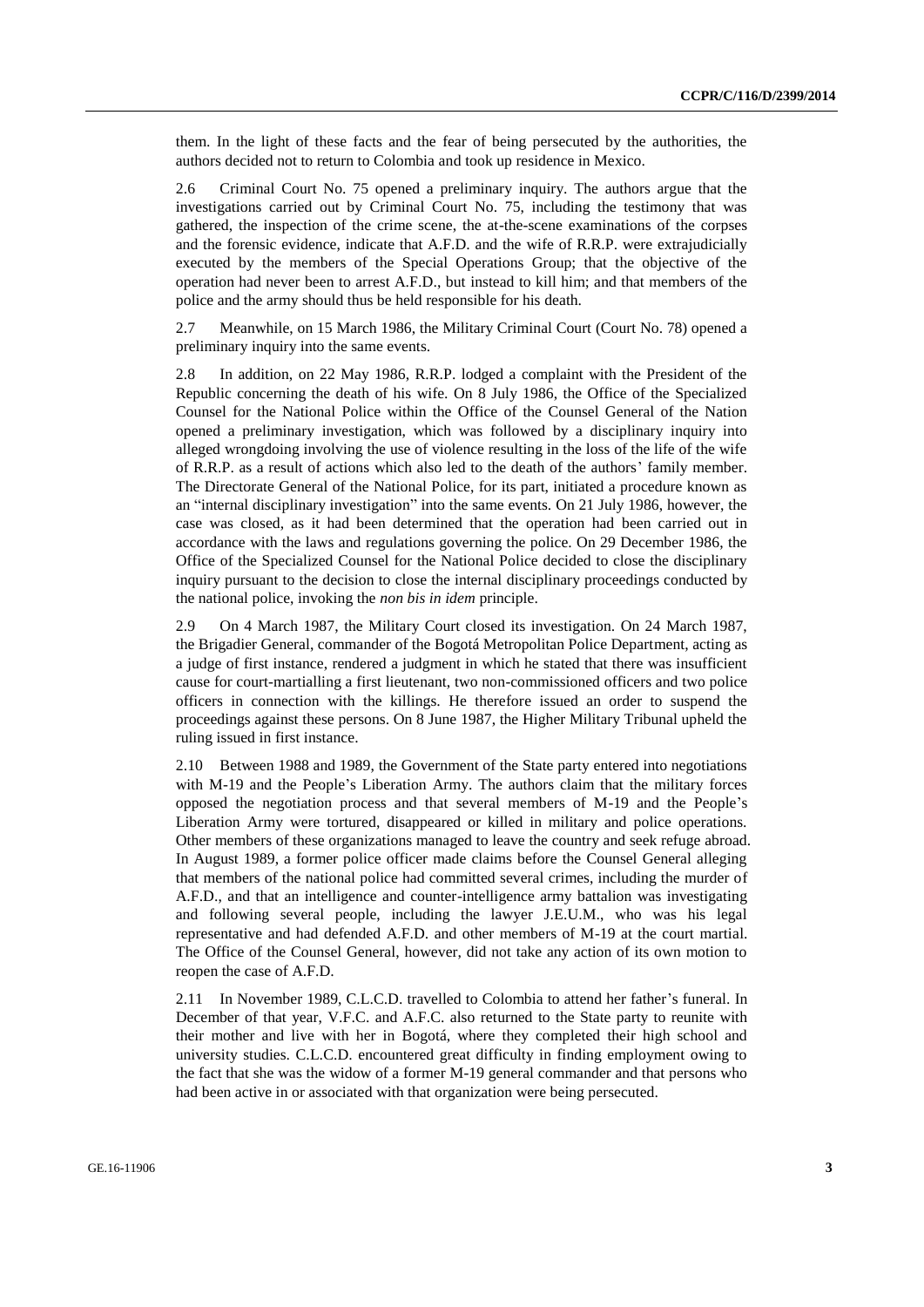2.12 Under a peace agreement signed with the Government on 11 March 1990, M-19 demobilized and became a legal political party known as the M-19 Democratic Alliance. Nevertheless, members and supporters of the organization continued to be victims of persecution and crimes. Indeed, the M-19 Democratic Alliance candidate in the presidential elections, the former M-19 commander C.P.L., was killed on 26 April 1990.

2.13 On 14 May 1992, the Administrative Court of Cundinamarca issued a judgment concerning a claim for direct reparation from the State, brought by R.R.P. and his children, and ordered the State to pay damages to them. The judgment was upheld by the Council of State.

2.14 The authors claim that, on 18 April 1998, members of the military intelligence service assassinated the lawyer J.E.U.M. in his office in Bogotá.

2.15 Beginning in 2000, C.L.C.D. participated as a founding member in the nongovernmental organization Colectivo de Mujeres Excombatientes, which was established by a group of women who were former combatants with M-19 and other organizations that had signed peace agreements with the Government.

2.16 In 2000, owing to threats received by her family, V.F.C. travelled to France, where she obtained refugee status. In 2001, A.F.C. left Colombia to reside in France. At the time that the communication was submitted to the Committee, both were residing in France. The authors claim that, beginning in 2002 and during the first few months of 2003, C.L.C.D. was subjected to threats, surveillance and monitoring by unidentified persons and her home phone was tapped; that on 11 September 2002, while she was away from Bogotá, strangers broke into her apartment and stole her computer, photographs, her passport and those of both her daughters; and that robbery was not the motive for the intrusion into her home. C.L.C.D. reported these events to the criminal investigation police in Bogotá and to the Presidential Human Rights and International Humanitarian Law Programme. These events coincided with the request submitted by the Colombian Commission of Jurists to the Counsel General for access to copies of the record of the disciplinary investigation into the murder of A.F.D.

2.17 Given that the authorities were unable to guarantee the security and personal safety of C.L.C.D., in October 2003 she travelled to Spain, where she obtained a residence permit on the grounds of exceptional circumstances relating to security considerations. C.L.C.D. lived in Spain until 2009. After staying for a period of time in Mexico, C.L.C.D. returned to Colombia in 2011, where she currently resides.

2.18 On 10 June 2011, the Congress enacted Act No. 1448, laying down measures for the provision of support, assistance and comprehensive redress to victims of the internal armed conflict and incorporating other provisions (the Victims and Land Restitution Act). The authors note that the Act establishes, in general terms, that all persons who, individually or collectively, have suffered harm caused by events that occurred on or after 1 January 1985 as a result of violations of international humanitarian law or grave and flagrant violations of international human rights standards during the internal armed conflict are to be treated as victims. However, the Act expressly excludes from the definition of victim all members of illegal organized armed groups and their family members as indirect victims of the harm suffered by the members of those groups.

#### **The complaint**

3.1 The authors claim that the State party violated the rights of A.F.D. under article 6 (1), as well as their own rights under articles 7, 9 (1), 12 (1), 17 and 2 (3), and the rights of V.F.C. and A.F.C. under article 24 of the Covenant.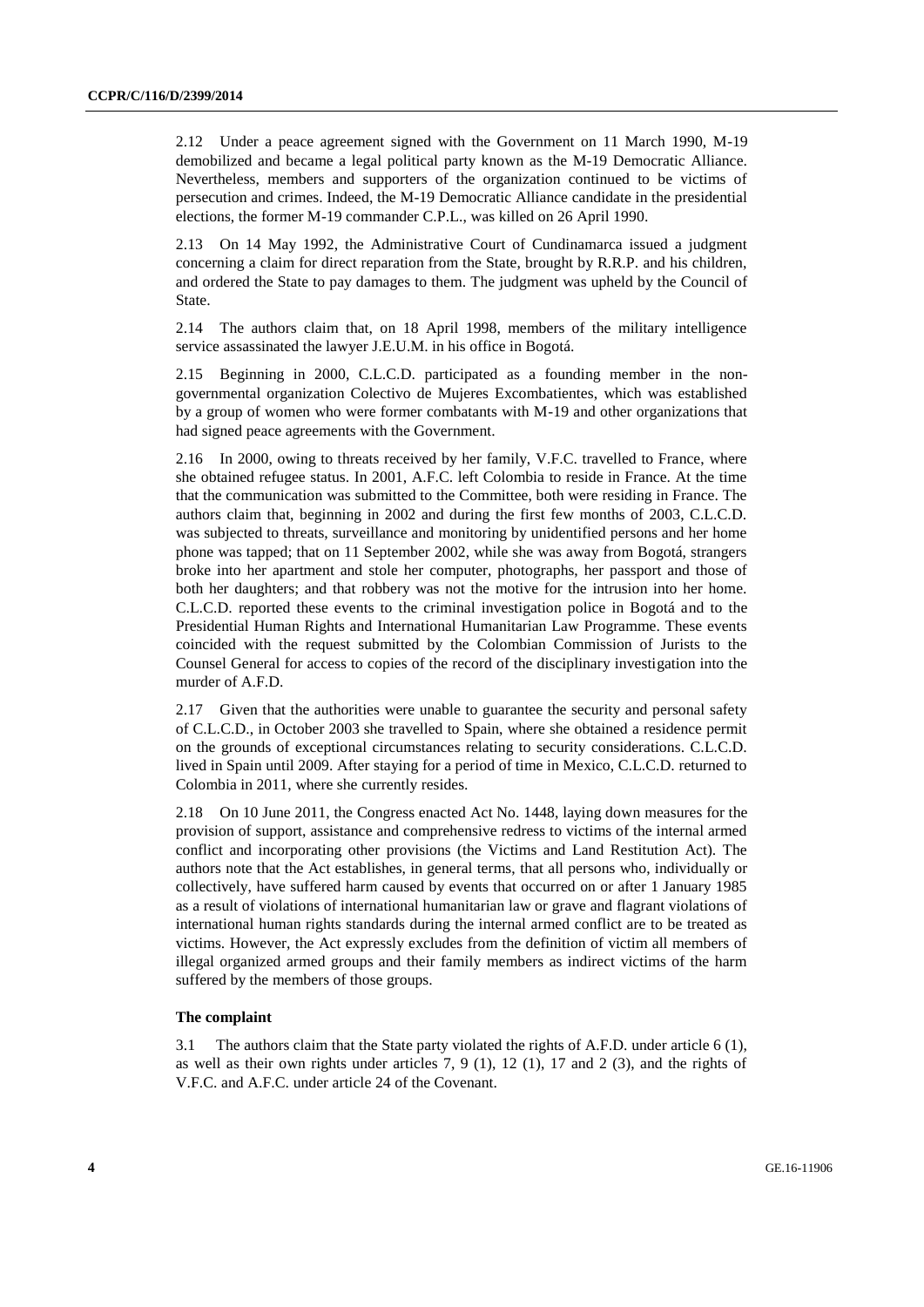3.2 The authors refer to the decisions of the Administrative Court of Cundinamarca and the Council of State, and they contend that the death of their family member at the hands of the Special Operations Group of the national police force was a deliberate action by State actors that constituted an arbitrary deprivation of life in violation of article 6 (1), of the Covenant. Even though the deprivation of life by State authorities is a matter of extreme gravity that should be effectively investigated, in the case of A.F.D., the investigation was carried out by the same institution that was implicated in the crime, namely the criminal investigation police of Bogotá, and the actions of the military criminal court were never aimed at shedding light on the facts or identifying the perpetrators and bringing them to justice. They claim that military courts have no jurisdiction to try cases of serious human rights violations, including extrajudicial executions, and that these crimes must be investigated and tried by ordinary courts.<sup>2</sup>

3.3 The authors claim that the fact that no light has been shed on the circumstances surrounding the death of A.F.D., that the perpetrators have not been held criminally liable and that those responsible for his extrajudicial execution enjoy impunity has caused them severe suffering, in violation of their rights under article 7 of the Covenant.

3.4 With regard to article 9 (1) of the Covenant, the authors claim that the State party did not take measures to ensure their safety and security and that, as a result they were forced to leave the country.<sup>3</sup> They add that, although the Presidential Human Rights and International Humanitarian Law Programme and the Protection Unit of the Human Rights Directorate of the Ministry of the Interior and Justice supported the application that C.L.C.D. submitted to Spain in connection with her second period of exile, this does not exonerate the State party from its obligation to guarantee her right to personal security and to reside in her own country. On the contrary, it indicates that the State was unable to protect those rights.

3.5 The State party violated the authors' rights under articles 12 and 17 of the Covenant. The situation of personal insecurity that they have experienced since 1979, and particularly following the death of their family member, has forced them to take various measures to avoid persecution. V.F.C. and A.F.C. had to change their identity, and the authors were obliged to live abroad against their will for several lengthy periods.

3.6 At the time of their father's death, V.F.C. and A.F.C. were 9 and 7 years old respectively. Nevertheless, in violation of article 24 (1) of the Covenant, the State party failed to take any special protection measures in the light of their status as minors.

3.7 The authorities did not conduct an effective investigation into the death of their family member, and the authors did not have access to an effective remedy to clarify the circumstances of his death or to protect their own rights under articles 7, 9 (1), 12 (1), 17 and 24, in violation of article 2 (3) of the Covenant.

3.8 The authors claim that they have not had access to an effective remedy. At the time that the events in question occurred, criminal procedural laws governing proceedings in the ordinary courts (Decree No. 409 of 3 May 1971 and Act No. 2 of 21 January 1982) allowed persons to file as civil parties to the prosecution once the trial was under way, but not at the preliminary inquiry or investigation stage. Later revisions of the Code of Criminal

<sup>&</sup>lt;sup>2</sup> The authors refer to paragraphs 5 and 6 of the Human Rights Committee's concluding observations concerning the third periodic report of Colombia (CCPR/C/79/Add.2) and the draft principles governing the administration of justice through military tribunals prepared by the Special Rapporteur of the United Nations Sub-Commission on the Promotion and Protection of Human Rights, Mr. Emmanuel Decaux (E/CN.4/2006/58).

<sup>&</sup>lt;sup>3</sup> The authors refer to the Committee's jurisprudence in relation to communication No. 859/1999, *Jiménez Vaca v. Colombia*, Views of 25 March 2002, and communication No. 195/1985, *Delgado Páez v. Colombia*, Views of 12 July 1990.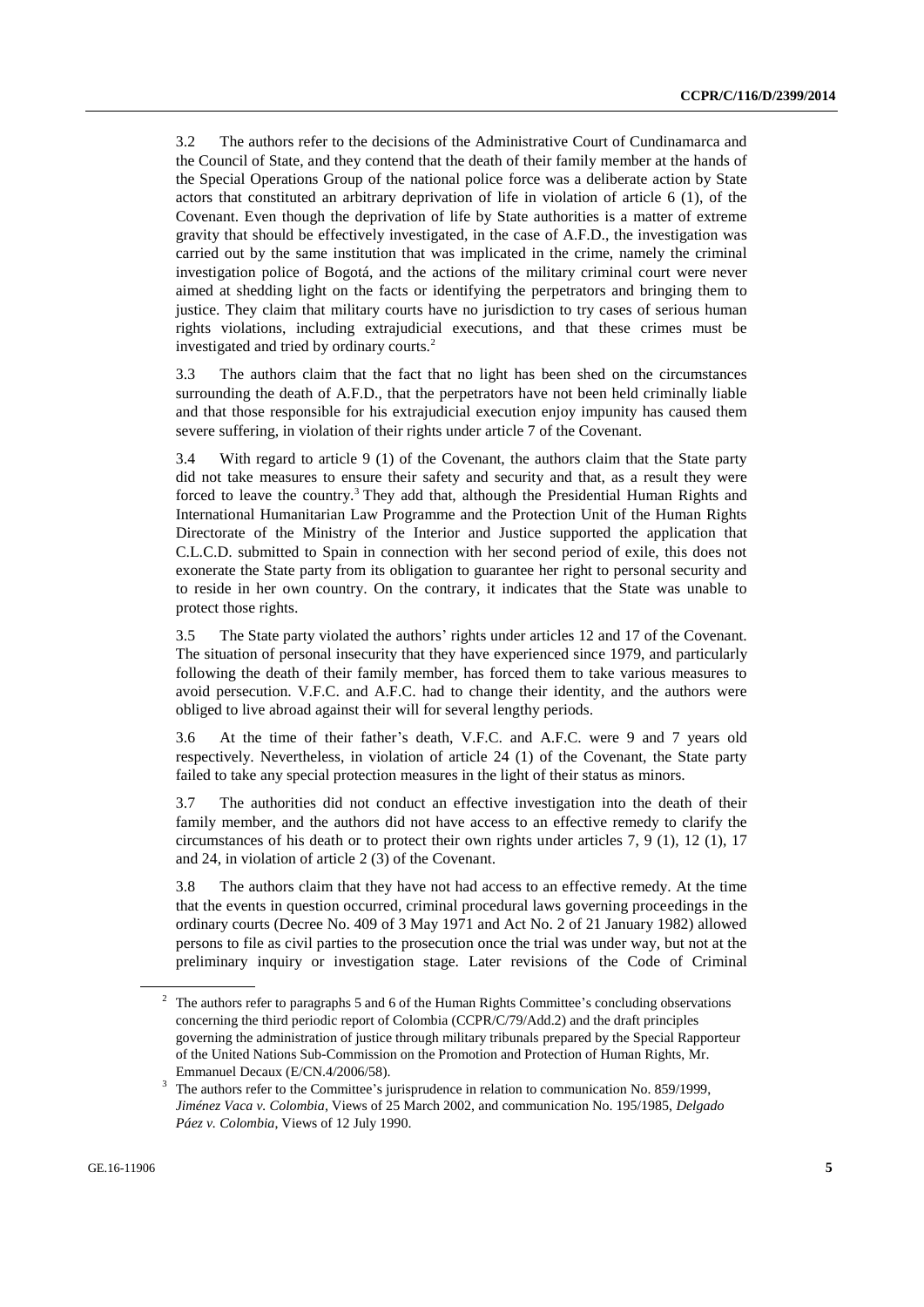Procedure — enacted through Decree No. 050 of 1987, Decree No. 2700 of 30 November 1991 and Act No. 600 of 2000 — also prohibited persons from filing as civil parties to the prosecution during the preliminary stage of criminal proceedings. This restriction was abolished by the Constitutional Court in April 2002. Therefore, under the procedural legislation that was in force until 2002, the authors were unable to file as civil parties to the prosecution in the preliminary stage of the criminal proceedings, which would have allowed them to challenge the actions of the military criminal court on the basis of a conflict of jurisdiction. Moreover, the authors were not empowered to file as civil parties to the prosecution in the proceedings of the military court because the Military Criminal Code of 1958, which was in force at that time, allowed victims or their legal beneficiaries to file as civil parties to the prosecution only in cases concerning ordinary offences and prohibited such proceedings with respect to strictly military offences. Also, the case law of the Higher Military Tribunal and other bodies in the military criminal court system excluded the possibility of filing as civil parties to the prosecution with respect to ordinary crimes committed in the performance of duties. In any case, the military criminal courts cannot be considered an effective remedy. Lastly, the authors submit that, because they were residing abroad for security reasons, they were unable to bring reparation claims against the State before the system of administrative justice, since the Administrative Code stipulated a twoyear statute of limitations, counting from the date when the events occurred, on claims for direct reparation.

3.9 The authors contend that, in practice, they were unable to submit their communication to the Committee any earlier for security reasons. They claim that the Optional Protocol does not establish a deadline for submitting a communication and that the mere passage of time between the date when the events occurred and the date when the communication was submitted does not in itself constitute an obstacle that would prevent the Committee from deciding on the merits of a case under its consideration.<sup>4</sup> In the case at hand, there are exceptional circumstances that make this a sui generis case, in the light of the position of A.F.D. as a member and leader of M-19, which the military forces viewed as an enemy armed group that must be eliminated. The authors add that, during the years following the death of A.F.D., M-19 members were killed and disappeared and their families lived in terror, and many people were forced into exile. They point out that throughout the 1990s there were massive human rights violations and widespread impunity,<sup>5</sup> as well as persecution of officials who investigated serious human rights violations committed against members or former members of M-19. Similarly, lawyers who represented victims of human rights violations were persecuted and, in some cases, murdered, as was the case with their legal counsel, J.E.U.M. Given this situation, C.L.C.D. had a well-founded and legitimate fear that any claims she might bring before international bodies against the State party could expose her to serious danger and put her life and personal safety and that of her two daughters at risk. During the period from 1989 to 2003, when she and her children resided in the State party, naturally their priority was to ensure

The authors refer to the Committee's jurisprudence in relation to communication No. 1618/2007, *Frantisek Brychta v. Czech Republic*, decision adopted on 27 October 2009, para. 6.3; communication No. 1623/2007, *Guerra de la Espriella v. Colombia*, Views of 18 March 2010, para 8.3; and communication No. 1479/2006, *Persan v. Czech Republic*, Views of 24 March 2009, para. 6.3.

<sup>&</sup>lt;sup>5</sup> The authors refer to the Human Rights Committee's concluding observations concerning the fourth periodic report of Colombia (CCPR/C/79/Add.76), paras. 15 and 18; the report of the United Nations High Commissioner for Human Rights (E/CN.4/1998/16), para. 172; the report of the Special Rapporteur on the independence of judges and lawyers on his mission to Colombia (E/CN.4/1998/39/Add.2), paras. 26 and 27; the report of the United Nations High Commissioner for Human Rights on the Office in Colombia (E/CN.4/1999/8), para. 150; and the third report on the human rights situation in Colombia of the Organization of American States (OEA/Ser.L/V/II.102, Doc. 9 rev. 1).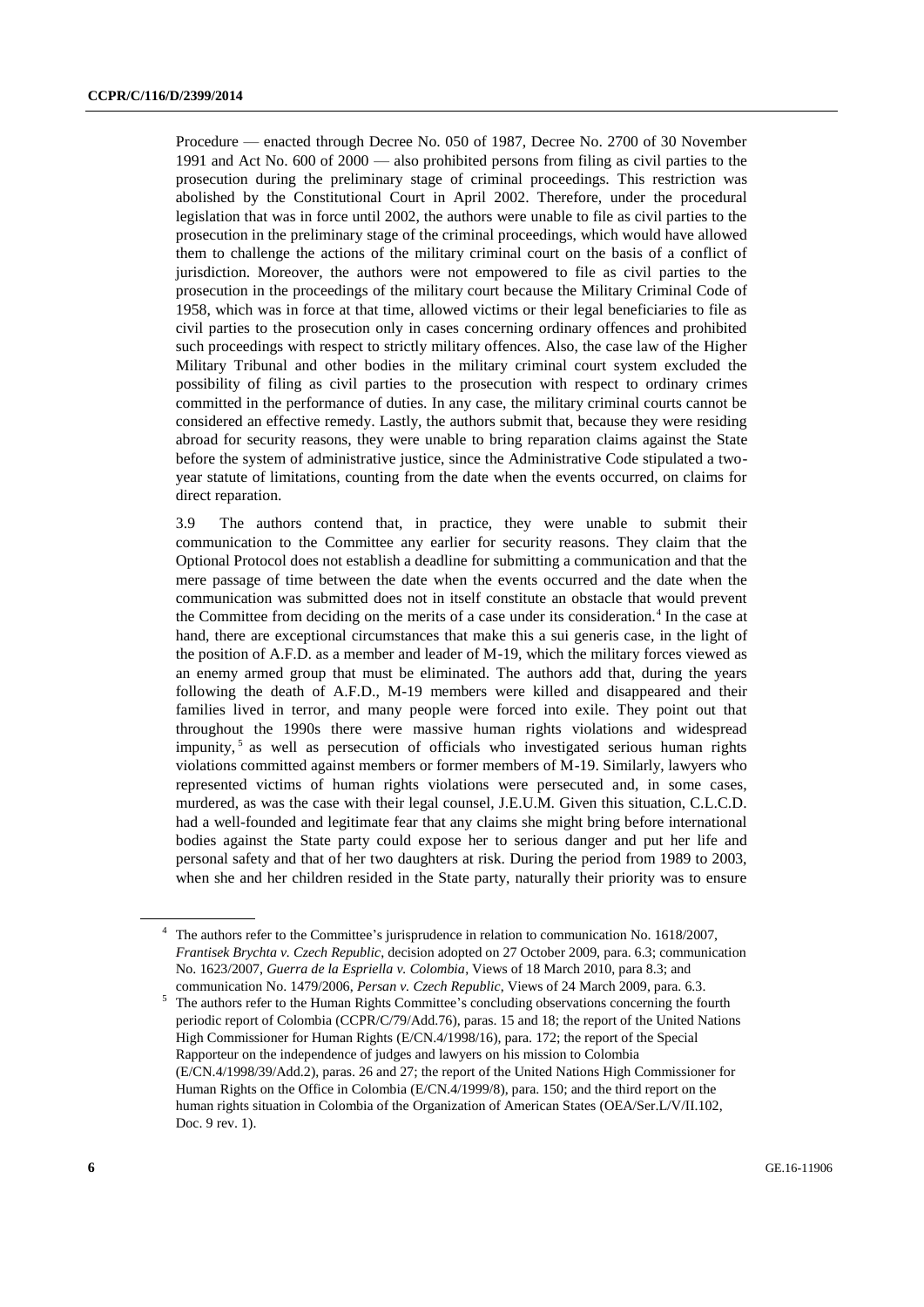their own survival, and not to take any legal action that might put them at risk yet again. They were nonetheless subjected to persecution and threats and therefore had to leave the country once more. Finally, having returned to the State party in 2011, and in the light of the statements made by the Government to the effect that it would put forward legislation to protect the victims of the armed conflict, C.L.C.D. had hope of obtaining truth, justice and reparation for the death of her husband and the violations of their rights. However, the law that was ultimately passed did not provide them with that possibility.

#### **State party's observations on admissibility**

4.1 On 17 February 2015, the State party submitted its observations on the admissibility of the communication. It submits that the communication is inadmissible on the grounds that domestic remedies have not been exhausted, that it constitutes an abuse of the right of submission and that it is manifestly unfounded.

4.2 The State party submits that the communication primarily reflects the authors' dissatisfaction with the judgments issued by the national courts concerning the death of their family member, and that they are asking the Committee to act as an appeal court (of fourth instance) to challenge the judicial proceedings of the military criminal justice system. However, it is not for the Committee to review judicial decisions issued by national courts that have been legitimately constituted and established pursuant to the Constitution, or to assess the facts, evidence and investigation of a case heard by national courts.

4.3 The authors' communication constitutes an abuse of the right to submit a communication. While the Optional Protocol does not establish a deadline for submitting a communication to the Committee as regional human rights bodies do, in its jurisprudence the Committee has deemed some communications to be inadmissible on the ground of abuse of the right of submission, owing to the amount of time elapsed between when the facts occurred and when the case was submitted to the Committee.

4.4 In the case at hand, there was no obstacle preventing the authors from submitting a communication to the Committee earlier, at any point during a period of at least two decades. While at some point there might have been exceptional circumstances at play that would have prevented them from approaching the Committee, that was no longer the case as from around 1989, when the authors returned to the State party and took up residence in Bogotá. Even if it was previously not possible to submit the communication, as the authors claim, C.L.C.D. returned to live in the State party in 2011, and yet she did not submit the communication until 8 November 2013. Furthermore, the State party contends that the authors are abusing their right of submission by deliberately providing false or distorted information. For example, they claim that they suffered from a "widespread climate of persecution" that prevented them from remaining in the State party and availing themselves of the necessary legal remedies. This is contradicted, however, by the fact that V.F.C. and A.F.C. were able to complete their education, at both the basic and university levels, under completely normal circumstances, and that C.L.C.D. carried out very conspicuous activities as a founding member of the non-governmental organization Colectivo de Mujeres Excombatientes. If C.L.C.D. had believed that her life was at risk, she would not have led this organization, which is made up of women who previously served as combatants in M-19 and other organizations. On the contrary, the Colectivo de Mujeres Excombatientes was given ample room to carry out its activities. Lastly, the peace process entered into with M-19 was successful and culminated in the signing of the peace agreement on 9 March 1990. As a result of this agreement and an amnesty granted to former M-19 combatants, the latter were able to fully exercise their rights and even participated as the M-19 Democratic Alliance in the Constituent Assembly that prepared the Constitution adopted in 1991.

4.5 The authors did not exhaust domestic remedies in relation to the matter raised in this communication. Regarding the rules governing criminal proceedings in ordinary courts,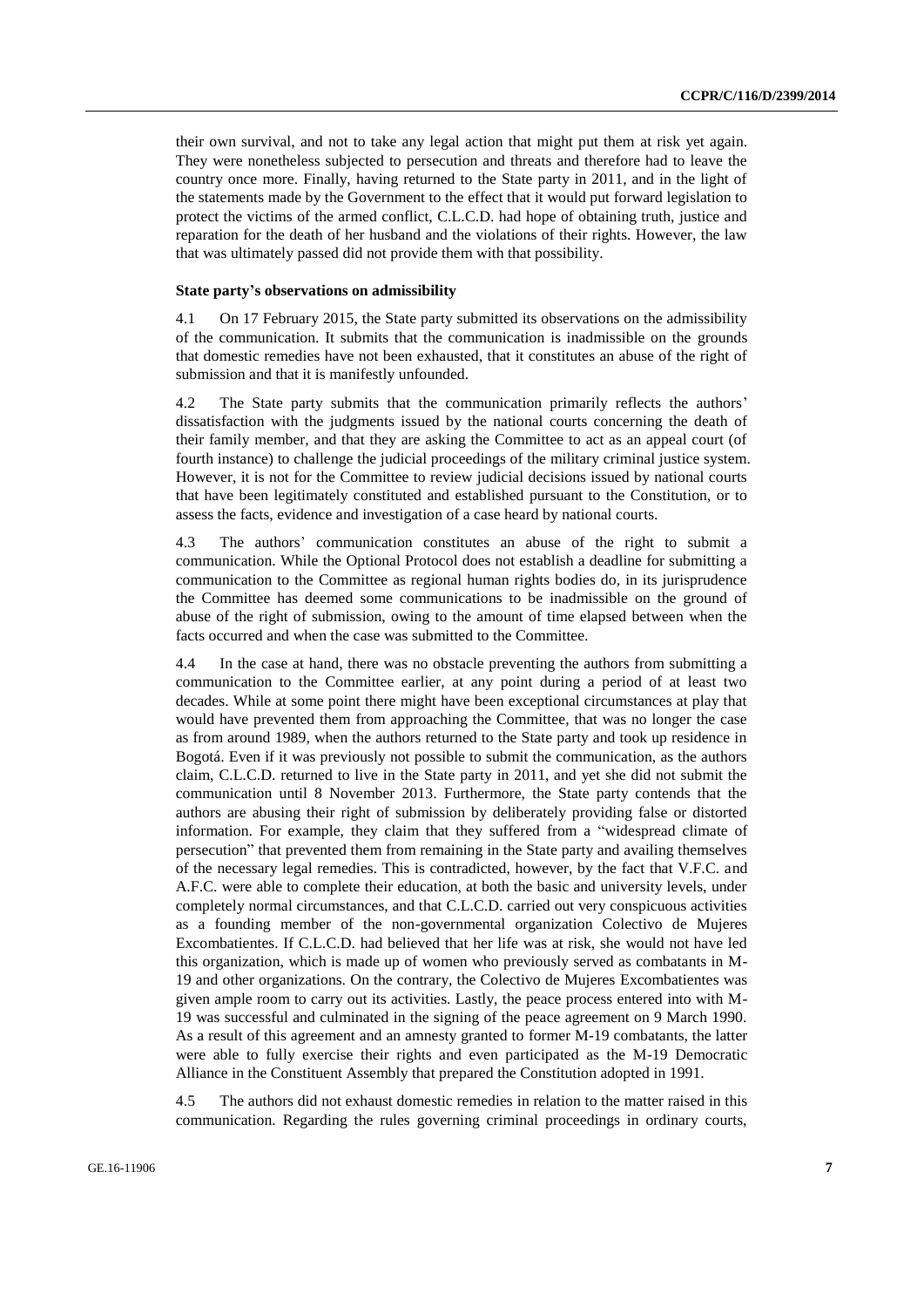despite the authors' claims that they were unable to file as civil parties to the prosecution during the pretrial stage (that is, during the preliminary investigation), in reality they could have participated effectively in the proceedings. Under Decree No. 50 of 1987, persons who had filed as civil parties to the prosecution enjoyed various powers during the proceedings, such as the power to request the taking of evidence, to report property owned by the accused and ask that it be seized, and to lodge an ordinary or extraordinary appeal against a ruling. In addition, such persons had the option to request that proceedings be annulled or that a judge be recused. Thus, the law provided broad scope for action during the proceedings, of which the authors could have made full use if they had wished.

4.6 In their submission to the Committee, the authors erroneously interpret Act No. 1448 of 2011, and in particular article 3 (2) of the Act. While the Act provides that members of illegal organized armed groups are not to be treated as victims, their spouses, partners or permanent companions can be treated as direct victims of the harm suffered. In this regard, even if it is assumed that the authors' family member was active in M-19 at the time of his death, the Act does not exclude the authors from being treated as direct victims. Accordingly, they could have availed themselves of the various measures for comprehensive reparation provided for in Act No. 1448, subject to the assessments that must be carried out by the Unit for Support and Full Reparation for Victims in order for victims to be included in the Central Registry of Victims. The authors also qualify as victims on the basis of their claims that they were persecuted because of the fact that C.L.C.D. was a member of M-19. However, the authors did not apply to be included in the Central Registry of Victims.

4.7 Article 2 of the Optional Protocol refers to "all available domestic remedies". It therefore covers the obligation to exhaust not only strictly judicial remedies but also all other legal remedies. For example, in this case, the authors could have asked to be included in the Central Registry of Victims. Victims who are listed in the Registry are entitled to receive humanitarian assistance in matters of health, education, funeral arrangements, identity documentation, food, and family reunification, and to access other forms of reparation. Act No. 1448 also recognizes and defines the rights of victims to truth, justice, full reparation and guarantees of non-repetition, which are established as fundamental pillars of a transitional justice mechanism.

4.8 The authors' claims have not been sufficiently substantiated for purposes of admissibility. The State party maintains that the authors have made serious allegations that are not supported by the documentation submitted as an annex to their communication.

#### **Authors' comments on the State party's observations on admissibility**

5.1 On 17 April 2015, the authors responded to the State party's observations on the admissibility of the communication. They claim that the communication meets the conditions for admissibility set out in the Optional Protocol and reiterate their claims regarding the requirement to exhaust domestic remedies and the reasons why they were unable to submit a communication to the Committee earlier.

5.2 While article 5 (2) (b), of the Optional Protocol establishes as a condition for admissibility that the individual must have exhausted all available domestic remedies, in the case of serious human rights violations — such as extrajudicial killings — neither administrative or disciplinary remedies and sanctions nor administrative dispute proceedings can be considered as suitable and effective remedies within the meaning of article 2 of the Covenant. Similarly, a remedy cannot be considered effective if it does not allow the victims or their family members to associate themselves with the prosecution in judicial proceedings or even to intervene therein, thereby precluding the possibility of obtaining reparation through the courts.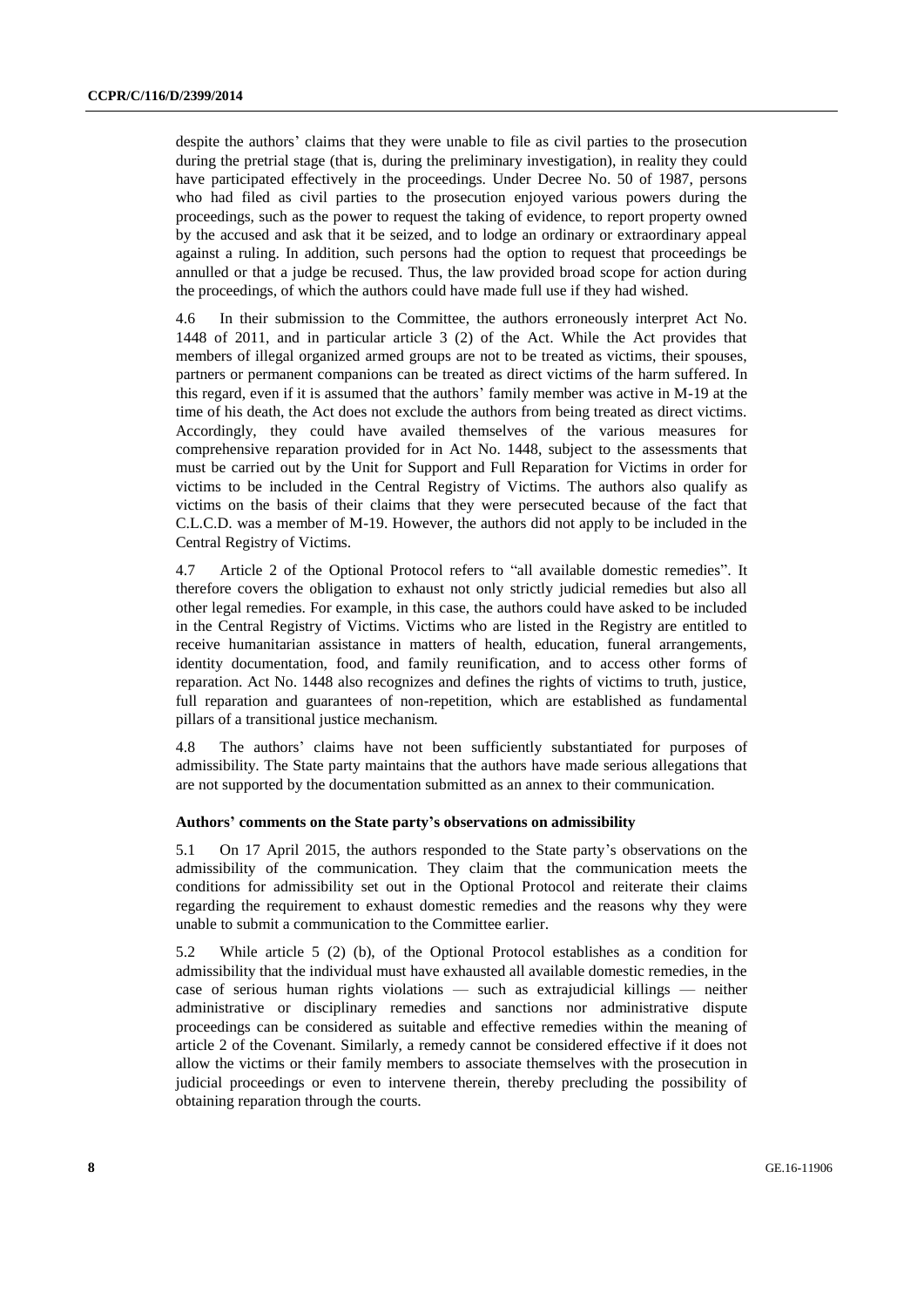5.3 At the time of the events in question, claims brought before an administrative court against the State for direct reparation based on the State's liability in tort were limited to compensation claims and did not cover other forms of reparation recognized under international law, such as restitution, rehabilitation, satisfaction or guarantees of nonrepetition.

5.4 The ordinary courts only conducted a preliminary inquiry and never formally opened a criminal investigation by means of an order to initiate proceedings. Therefore, since the law did not allow for the filing as civil parties to the prosecution in the pretrial stage, the authors had no legal option to file as civil parties to the prosecution in the preliminary stage of the proceedings carried out by Court No. 75. Nor could they do so in the proceedings of the military courts. In addition, the military court proceedings were not conducted by an independent, impartial and competent court. The judge of first instance — the Brigadier General — was a civil servant in the executive branch and, moreover, was the superior of those accused of having carried out the extrajudicial killing of A.F.D. Furthermore, a military court cannot be considered to have jurisdiction in a case involving serious human rights violations.

5.5 Regarding the State party's observations on Act No. 1448 of 2011, the authors state that the Act was adopted 25 years after the death of A.F.D. and that, consequently, at the time of the events in question, no such remedy was provided for in the domestic legal order; that the Act provides for certain forms of reparation, but not those relating to the bringing to justice of the perpetrators of human rights violations; that it expressly excludes members of illegal armed groups; and that this exclusion was reaffirmed by the Ministry of Justice and the Constitutional Court when reviewing the constitutionality of article 3 (2) of Act No. 1448. The Constitutional Court stated that members of illegal organized armed groups who were victims of violations of international humanitarian law or serious and flagrant violations of international human rights standards could have access only to ordinary legal procedures for obtaining truth, justice and reparation.<sup>6</sup> At the time of his death, A.F.D. was a member of M-19, which, according to Colombian law, was an illegal organized armed group, meaning that the authors — as his family members — were not entitled to the reparation measures provided for in the Act. In addition, the mechanism set out in Act No. 1448 is not a judicial one and is therefore not an effective remedy, as it cannot provide satisfaction with respect to justice, truth and reparation.

5.6 The communication does not request the Committee to act as an appeal court of "fourth instance". With regard to the proceedings carried out by the military criminal courts, the purpose of the information provided in the communication is to allow the Committee to determine whether or not those proceedings constituted an effective remedy before an independent, impartial and competent court, whether there was any denial of justice, and whether the State party fulfilled its obligation under the Covenant to conduct an effective, independent and impartial investigation.

5.7 With regard to the State party's observation that the communication constitutes an abuse of the right of submission, the authors reaffirm their claim that they were unable to submit the communication earlier for security reasons, as doing so would have put their lives and personal safety at risk. Following the death of their loved one, various M-19 members, former members and sympathizers were killed or disappeared. This situation continued even in the years following the demobilization of M-19, as evidenced by the fact that the authors themselves had to leave the State party from 2000 to 2003. Even after the formation of the political party M-19 Democratic Alliance, members of M-19 were still subjected to persecution, murder and disappearance. By way of illustration, they attached a list of cases that occurred between 1990 and 2002.

<sup>6</sup> The authors refer to judgment No. C-253A/12 of 29 March 2012.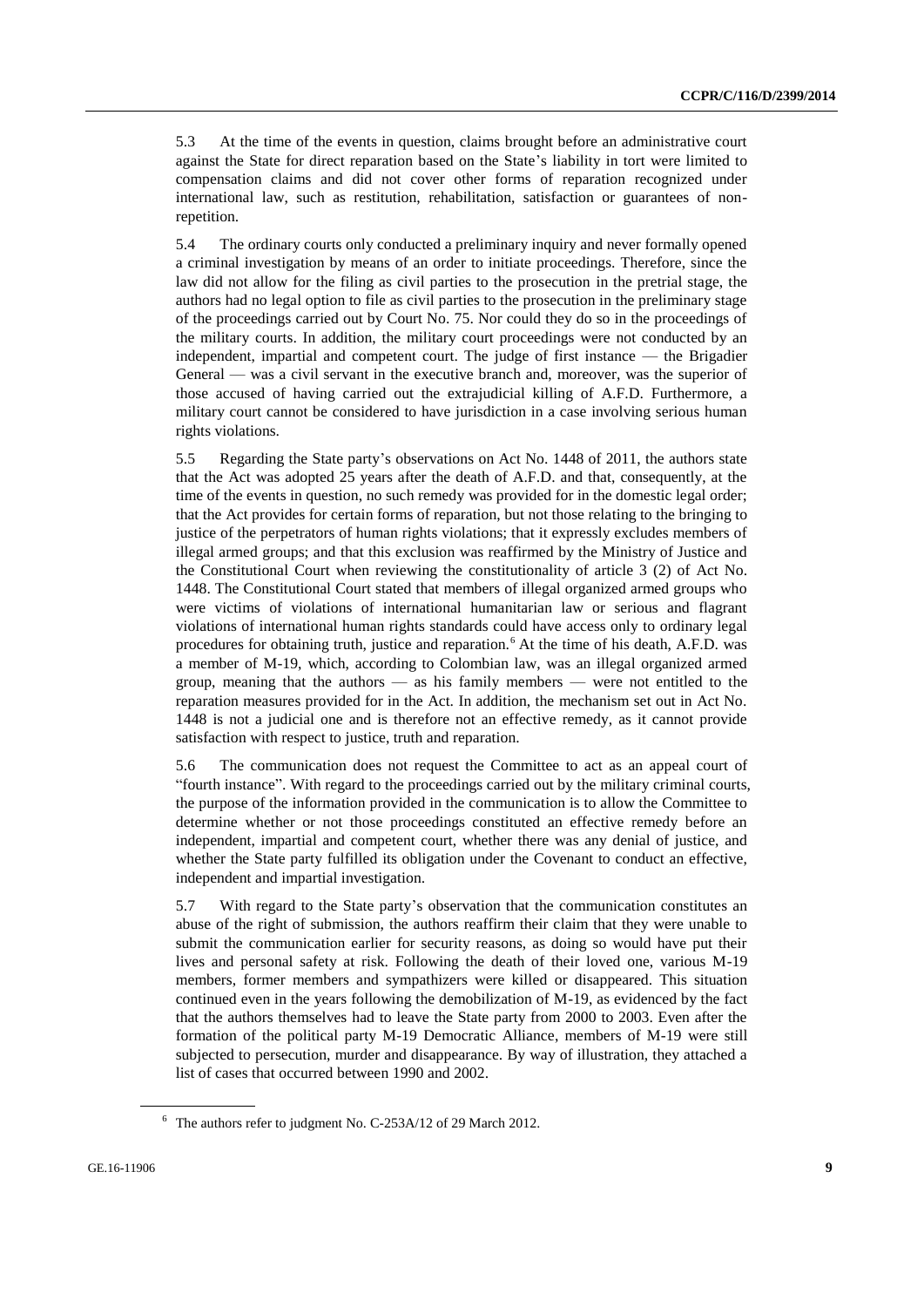#### **Issues and proceedings before the Committee**

#### *Consideration of admissibility*

6.1 Before considering any claim contained in a communication, the Committee must decide, in accordance with rule 93 of its rules of procedure, whether the communication is admissible under the Optional Protocol.

6.2 As required under article 5 (2) (a) of the Optional Protocol, the Committee has ascertained that the same matter is not being examined under another procedure of international investigation or settlement.

6.3 With regard to the requirement to exhaust domestic remedies, the Committee takes note of the authors' claim that they did not have access to an effective remedy. The Committee also takes note of the State party's argument that the authors did not exhaust all domestic remedies, since the rules of procedure governing criminal proceedings in the ordinary courts at the time offered them broad scope for participating in the proceedings as civil parties, of which they did not avail themselves; and that, at the same time, the authors did not ask to be included in the Central Registry of Victims, which would have allowed them to access the various forms of humanitarian support, assistance and reparation set out in Act No. 1448 of 2011 within the framework of a transitional justice mechanism. The Committee notes, however, that the State party's observations describe in general terms the powers granted to civil parties to the prosecution in criminal proceedings of the ordinary courts, without explaining specifically how those rules would have applied to the authors' participation in the proceedings before Court No. 75, which did not formally open a criminal investigation but merely conducted a preliminary inquiry. Furthermore, despite the time that has elapsed, no criminal investigation has been conducted with a view to shedding light on the circumstances surrounding the death of A.F.D. and punishing those responsible. The Committee recalls its jurisprudence according to which, in cases of serious violations, a judicial remedy is required.<sup>7</sup> Accordingly, the Committee concludes that there is no impediment to the admissibility of the communication under article  $5(2)$  (b) of the Optional Protocol.

6.4 The Committee notes the State party's argument that the communication constitutes an abuse of the right of submission within the meaning of article 3 of the Optional Protocol because there was nothing to prevent the authors from submitting the communication to the Committee earlier, at least after 1989, and that, even if it was not possible to submit the communication after that date, C.L.C.D. returned to live in the State party in 2011, and yet she did not submit the communication until 8 November 2013. The Committee also notes the authors' claim that, in practice, they were unable to submit a communication to the Committee earlier for security reasons, since even after they took up residence again in the State party in 1989, and throughout the 1990s, the persecution of persons connected with or related to M-19 continued, and many such persons became victims of murder or enforced disappearance. They therefore had reason to fear that any claims they might make against the State party before international bodies could put them at serious risk and, in fact, they were obliged to leave the State party once again and seek refuge in other countries from 2000 to 2003.

6.5 The Committee points out that, although there is no explicit deadline for the submission of communications under the Optional Protocol, in accordance with rule 96 (c) of its rules of procedure, "[a]n abuse of the right of submission is not, in principle, a basis of a decision of inadmissibility *ratione temporis* on grounds of delay in submission.

<sup>7</sup> See communication No. 2051/2011, *Basnet and Basnet v. Nepal*, Views adopted on 29 October 2014, para. 7.4; communication No. 2111/2011, *Tripathi v. Nepal*, Views adopted on 29 October 2014, para. 6.3; and communication No. 1761/2008, *Giri v. Nepal*, Views adopted on 24 March 2011, para. 6.3.